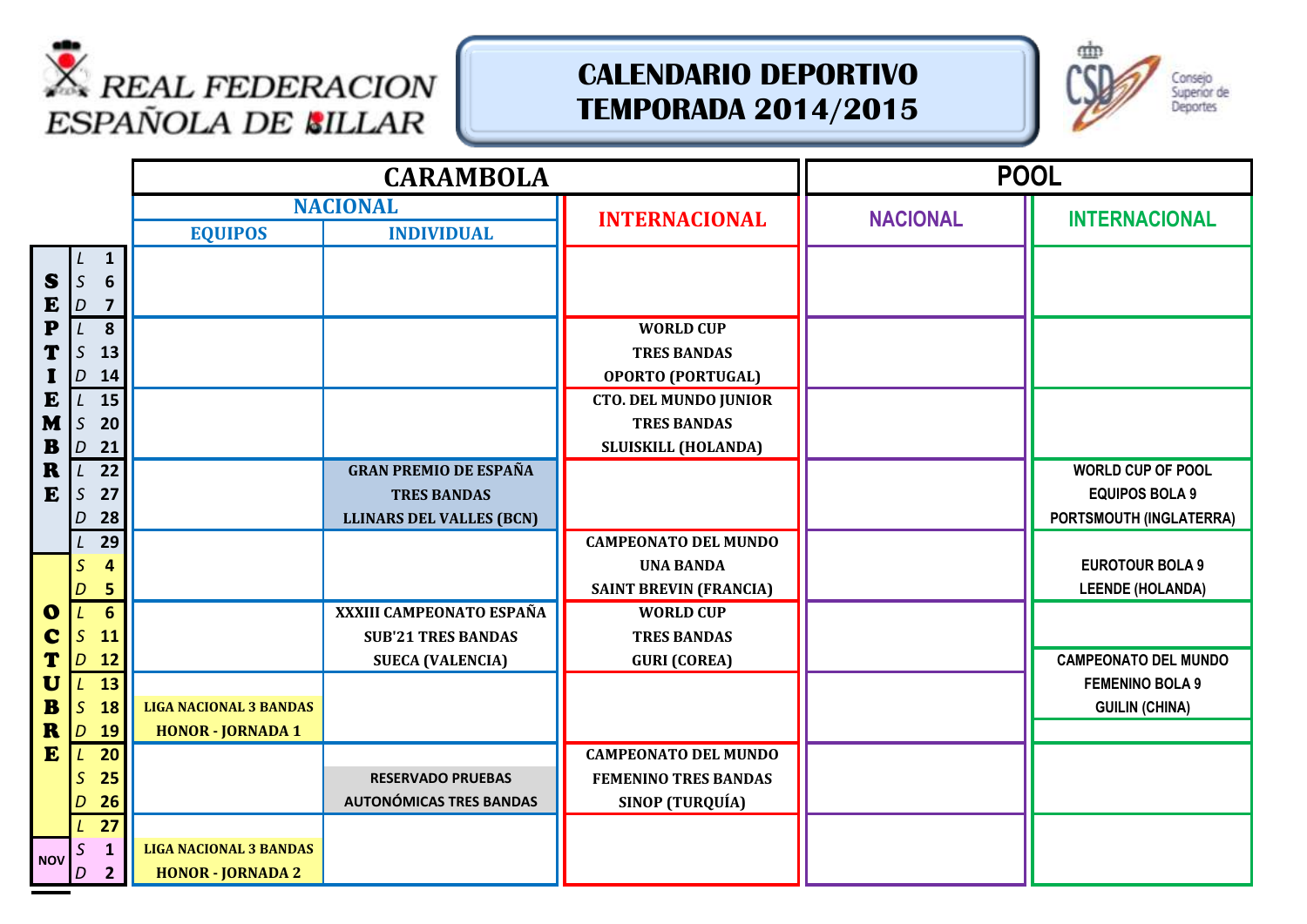



|              |                     |                               | <b>CARAMBOLA</b>               |                                 |                              | <b>POOL</b>                      |
|--------------|---------------------|-------------------------------|--------------------------------|---------------------------------|------------------------------|----------------------------------|
|              |                     |                               | <b>NACIONAL</b>                | <b>INTERNACIONAL</b>            | <b>NACIONAL</b>              | <b>INTERNACIONAL</b>             |
|              |                     | <b>EQUIPOS</b>                | <b>INDIVIDUAL</b>              |                                 |                              |                                  |
|              | $\mathbf{3}$        |                               |                                |                                 |                              | <b>CAMPEONATO DEL MUNDO</b>      |
| N            | $\mathsf S$<br>8    | <b>LIGA NACIONAL 3 BANDAS</b> |                                |                                 |                              | <b>FEMENINO BOLA 10</b>          |
| $\mathbf o$  | 9<br>D              | <b>HONOR - JORNADA 3</b>      |                                |                                 |                              | A DETERMINAR                     |
| V            | 10                  |                               |                                |                                 |                              |                                  |
|              | $\mathsf S$<br>15   |                               | <b>RESERVADO PRUEBAS</b>       |                                 |                              |                                  |
| E            | <b>16</b><br>D      |                               | <b>AUTONÓMICAS TRES BANDAS</b> |                                 |                              |                                  |
| M            | 17<br>L             |                               |                                |                                 |                              |                                  |
| $\mathbf{B}$ | $\mathsf S$<br>22   |                               | <b>RESERVADO PRUEBAS</b>       | <b>LAUSANNE BILLARD MASTERS</b> |                              |                                  |
| $\mathbf R$  | D<br>23             |                               | <b>AUTONÓMICAS TRES BANDAS</b> | <b>LAUSANNE</b> (SUIZA)         |                              |                                  |
| E            | 24<br>$\mathcal{L}$ |                               |                                | <b>CAMPEONATO DEL MUNDO</b>     |                              |                                  |
|              | $\mathsf{S}$<br>29  | <b>LIGA NACIONAL 3 BANDAS</b> |                                | <b>TRES BANDAS</b>              |                              |                                  |
|              | 30<br>D             | <b>HONOR - JORNADA 4</b>      |                                | <b>COREA</b>                    |                              |                                  |
|              | $\mathbf{1}$        |                               | LXXXI CAMPEONATO ESPAÑA        |                                 |                              |                                  |
|              | 6                   |                               | <b>TRES BANDAS</b>             |                                 | <b>CAMPEONATOS DE ESPAÑA</b> |                                  |
| D            | D<br>7              |                               | C.A.R. (MURCIA)                |                                 | FEMENINOS DE BILLAR POOL     |                                  |
|              | 8                   |                               |                                | <b>WORLD CUP</b>                | PINEDA DE MAR (BCN)          | <b>EUROTOUR &amp;</b>            |
| C            | S<br>13             | CTO. ESPAÑA JUEGOS DE         | <b>GRAN PRIX ARTÍSTICO</b>     | <b>TRES BANDAS</b>              |                              | <b>WOMEN'S EUROTOUR</b>          |
|              | D<br><b>14</b>      | SERIE - CLASIFICACIÓN         | <b>MONFORTE - BARCELONA</b>    | <b>HURGHADA (EGIPTO)</b>        |                              | <b>BOLA 9 - TREVISO (ITALIA)</b> |
| $\mathbf{E}$ | 15                  |                               |                                |                                 |                              |                                  |
| M            | $\mathcal{S}$<br>20 | <b>LIGA NACIONAL 3 BANDAS</b> |                                |                                 |                              |                                  |
| $\mathbf{B}$ | 21<br>D             | <b>HONOR - JORNADA 5</b>      |                                |                                 |                              |                                  |
| R            | 22                  |                               |                                |                                 |                              |                                  |
| E            | $\mathcal{S}$<br>27 |                               |                                |                                 |                              |                                  |
|              | 28                  |                               | <b>NAVIDAD - AÑO NUEVO</b>     |                                 |                              |                                  |
|              | $\overline{29}$     |                               |                                |                                 |                              |                                  |
| <b>ENE</b>   | 3                   |                               |                                |                                 |                              |                                  |
|              | D<br>4              |                               |                                |                                 |                              |                                  |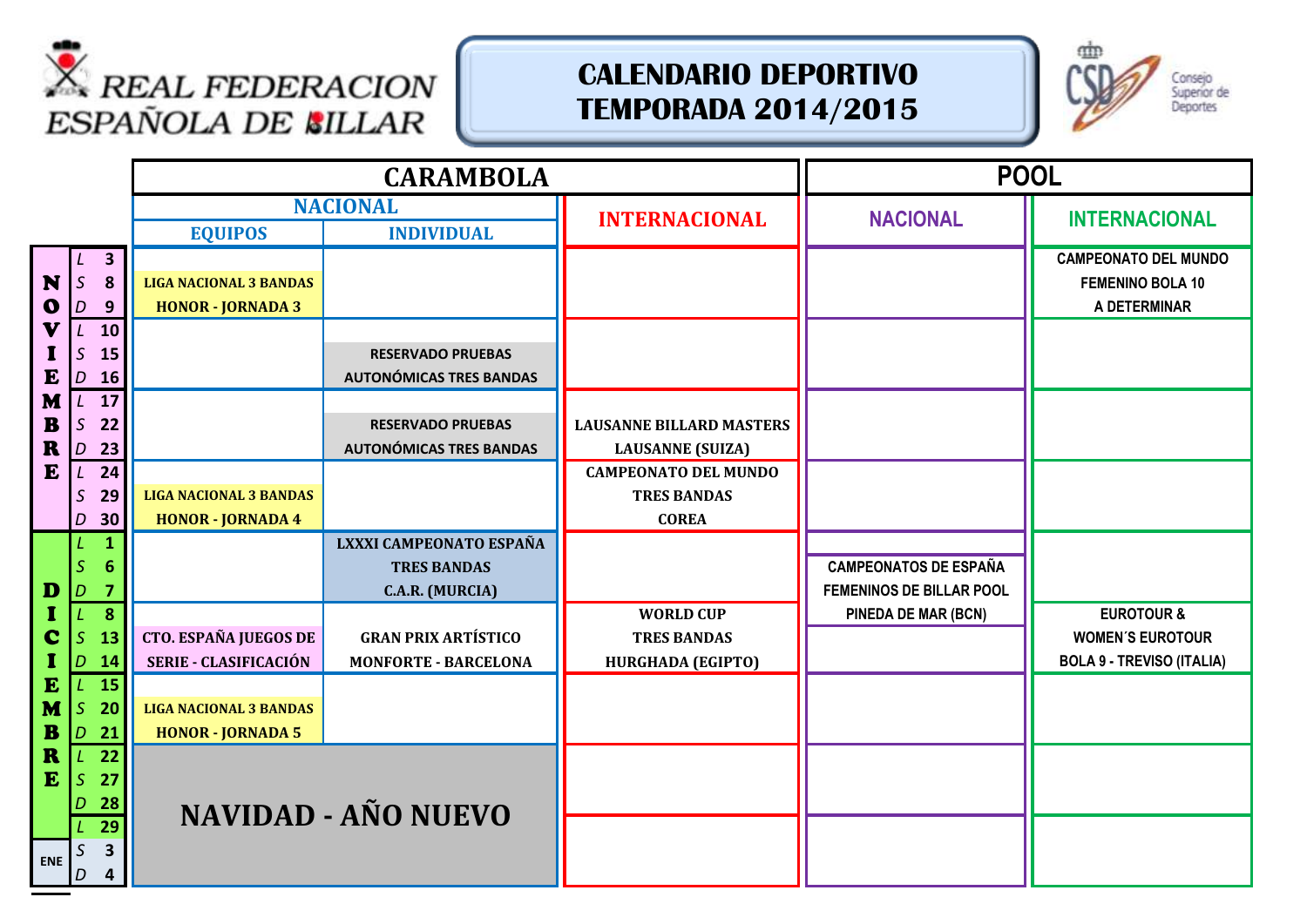



|              |                                 | <b>CARAMBOLA</b>                 |                                 |                               | <b>POOL</b>                           |                                  |
|--------------|---------------------------------|----------------------------------|---------------------------------|-------------------------------|---------------------------------------|----------------------------------|
|              |                                 |                                  | <b>NACIONAL</b>                 | <b>INTERNACIONAL</b>          | <b>NACIONAL</b>                       | <b>INTERNACIONAL</b>             |
|              |                                 | <b>EQUIPOS</b>                   | <b>INDIVIDUAL</b>               |                               |                                       |                                  |
|              | 5 <sup>5</sup>                  |                                  |                                 |                               |                                       |                                  |
|              | $\mathcal{S}$<br>10             | <b>LIGA NACIONAL 3 BANDAS</b>    |                                 |                               |                                       |                                  |
|              | 11<br>D                         | <b>HONOR - JORNADA 6</b>         |                                 |                               |                                       |                                  |
| E            | 12<br>L                         |                                  | XXIV CAMPEONATO DE ESPAÑA       |                               | <b>CTOS. ESPAÑA JUNIOR POOL (CAR)</b> |                                  |
| N            | $\mathsf S$<br>17               | <b>CTO. ESPAÑA JUEGOS SERIE</b>  | <b>SUB'17 TRES BANDAS</b>       |                               | <b>COPA DE ESPAÑA DE POOL</b>         |                                  |
| E            | D<br>18                         | <b>FASE FINAL - MATARÓ (BCN)</b> | C.A.R. (MURCIA)                 |                               | PRUEBA 1ª - MADRID                    |                                  |
| $\mathbf R$  | 19<br>$\mathsf{L}$              |                                  |                                 |                               |                                       |                                  |
| $\mathbf 0$  | $\mathcal{S}$<br>24             | <b>LIGA NACIONAL 3 BANDAS</b>    |                                 |                               |                                       |                                  |
|              | 25<br>D                         | <b>HONOR - JORNADA 7</b>         |                                 |                               |                                       |                                  |
|              | 26                              |                                  | LXII CAMPEONATO ESPAÑA          |                               |                                       |                                  |
|              | $\mathcal{S}$<br>31             |                                  | DE BILLAR A UNA BANDA           |                               |                                       |                                  |
|              | 1<br>D<br>2 <sup>1</sup>        |                                  | <b>ELDA (ALICANTE)</b>          |                               |                                       |                                  |
| F            | $\mathcal{S}$<br>$\overline{7}$ | <b>LIGA NACIONAL 3 BANDAS</b>    |                                 |                               |                                       |                                  |
| E            | 8<br>D                          | <b>HONOR - JORNADA 8</b>         |                                 |                               |                                       |                                  |
| $\mathbf{B}$ | 9 <sup>°</sup><br>L             |                                  | XVI CTO. ESPAÑA SUB'25 3B       |                               |                                       |                                  |
| R            | $\mathsf S$<br>14               |                                  | XV CTO. ESPAÑA FEMENINO 3B      |                               |                                       |                                  |
| E            | <b>15</b><br>D                  |                                  | <b>ALCOBENDAS (MADRID)</b>      |                               |                                       |                                  |
| $\mathbf R$  | <b>16</b><br>L                  |                                  |                                 |                               |                                       | <b>CAMPEONATO DEL MUNDO</b>      |
| $\mathbf 0$  | $\mathcal{S}$<br>21             | <b>LIGA NACIONAL 3 BANDAS</b>    |                                 |                               | <b>COPA DE ESPAÑA DE POOL</b>         | <b>BOLA 10</b>                   |
|              | 22<br>D                         | <b>HONOR - JORNADA 9</b>         |                                 |                               | PRUEBA 2ª - MADRID                    | <b>FILIPINAS</b>                 |
|              | 23                              |                                  |                                 | <b>CTO. MUNDO EQUIPOS</b>     |                                       | <b>EUROTOUR &amp;</b>            |
|              | $\mathcal{S}$<br>28             |                                  | <b>CAMPEONATO DE ESPAÑA</b>     | <b>NACIONALES TRES BANDAS</b> |                                       | <b>WOMEN'S EUROTOUR</b>          |
| M            | $\mathbf{1}$<br>D               |                                  | <b>CINCO QUILLAS - BADALONA</b> | <b>VIERSEN (ALEMANIA)</b>     |                                       | <b>BOLA 9 - TREVISO (ITALIA)</b> |
| $\mathbf{A}$ | 2 <sup>1</sup>                  |                                  |                                 |                               |                                       |                                  |
| $\mathbf R$  | $\mathsf S$<br>$\overline{7}$   | <b>LIGA NACIONAL 3 BANDAS</b>    |                                 |                               |                                       |                                  |
| $\mathbf{z}$ | 8<br>$\vert D \vert$            | <b>HONOR - JORNADA 10</b>        |                                 |                               |                                       |                                  |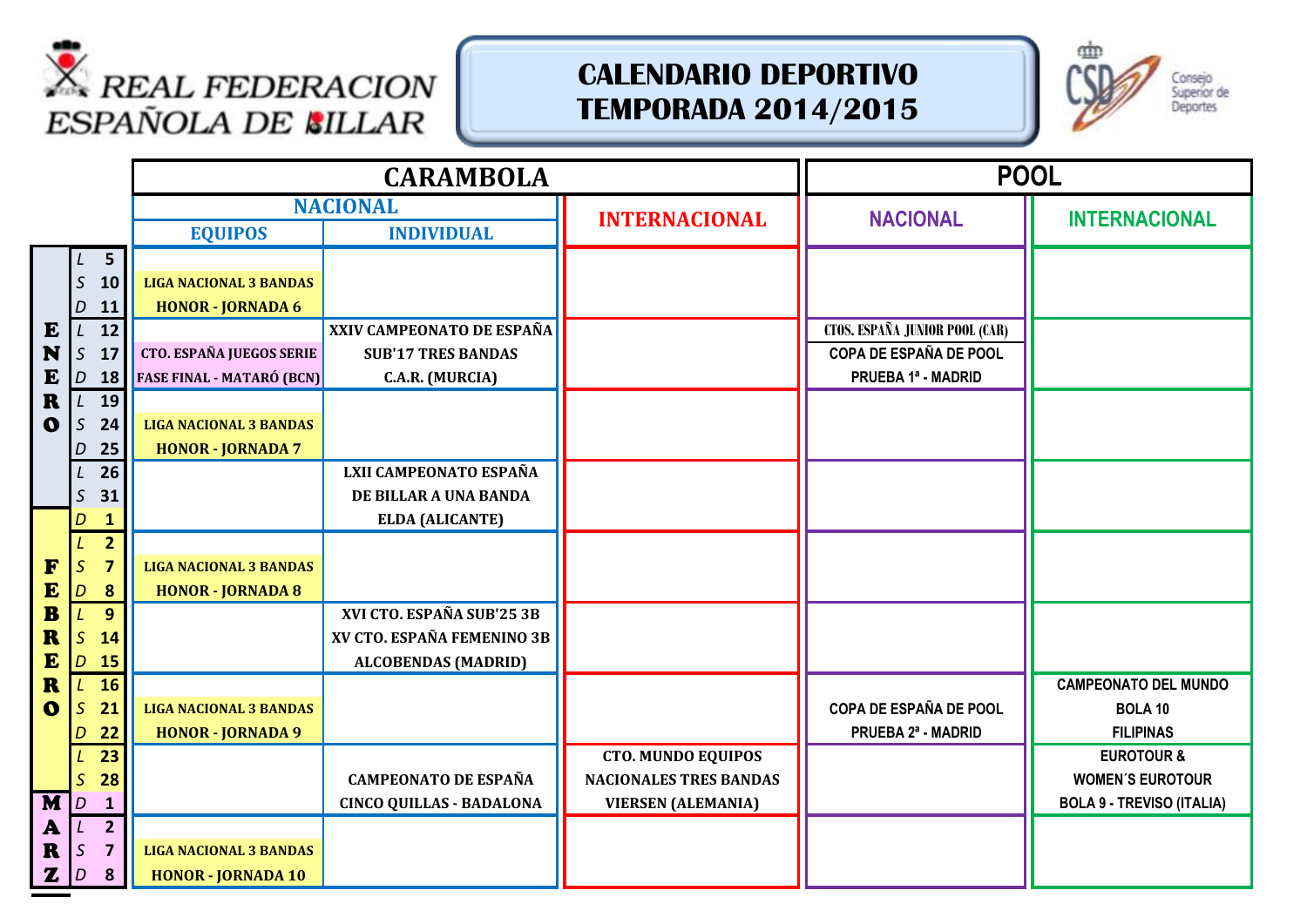



|                                             |                                                                                     |                                           |                                               | <b>CARAMBOLA</b>                                                             |                                                                                            |                                              | <b>POOL</b>                                                        |
|---------------------------------------------|-------------------------------------------------------------------------------------|-------------------------------------------|-----------------------------------------------|------------------------------------------------------------------------------|--------------------------------------------------------------------------------------------|----------------------------------------------|--------------------------------------------------------------------|
|                                             |                                                                                     |                                           | <b>EQUIPOS</b>                                | <b>NACIONAL</b><br><b>INDIVIDUAL</b>                                         | <b>INTERNACIONAL</b>                                                                       | <b>NACIONAL</b>                              | <b>INTERNACIONAL</b>                                               |
| M<br>A<br>R<br>$\mathbf{z}$<br>$\mathbf{o}$ | $\mathcal{S}$<br>$D$ 15<br>$\mathcal{L}$<br>$\mathsf{S}$<br>$D$ 22<br>$\mathcal{L}$ | 9<br>14<br><b>16</b><br>21<br>23          |                                               |                                                                              | <b>COPA DE EUROPA CLUBS</b><br><b>JUEGOS DE SERIE</b><br><b>FASE DE CLASIFICACIÓN</b>      |                                              |                                                                    |
|                                             | $\mathsf{S}$<br>D<br>$L$ 30                                                         | 28<br>29                                  |                                               |                                                                              | <b>WORLD CUP</b><br><b>TRES BANDAS</b>                                                     | COPA DE ESPAÑA DE POOL<br>PRUEBA 3ª - MADRID |                                                                    |
|                                             | $\overline{\mathcal{S}}$                                                            | 4<br>5                                    |                                               | <b>SEMANA SANTA</b>                                                          | <b>LUXOR (EGIPTO)</b>                                                                      |                                              |                                                                    |
| A                                           | S.<br>$D$ 12                                                                        | $6\phantom{1}$<br>11                      | <b>LIGA NACIONAL 3 BANDAS</b><br><b>SEDES</b> |                                                                              |                                                                                            |                                              | <b>CAMPEONATOS DE</b>                                              |
| B<br>R                                      | $\overline{S}$<br>D.                                                                | 13<br>18<br>19                            |                                               | LXXV CAMPEONATO ESPAÑA<br><b>CUADRO 47/2</b><br><b>ALMUSSAFES (VALENCIA)</b> | <b>COPA DE EUROPA CLUBS</b><br><b>TRES BANDAS</b><br><b>FASE DE CLASIFICACIÓN</b>          |                                              | <b>EUROPA DE POOL</b><br><b>PORTUGAL</b>                           |
| L                                           | L<br>$\overline{27}$                                                                | 20<br>25<br>26                            |                                               |                                                                              | <b>CAMPEONATOS</b><br><b>DE EUROPA</b><br><b>CARAMBOLA</b><br><b>TODAS LAS MODALIDADES</b> |                                              | <b>EUROTOUR &amp; WOMEN'S EUROTOUR</b><br><b>BOLA 9 - PORTUGAL</b> |
| M                                           | $\mathsf{S}$<br>$\overline{D}$                                                      | $\overline{2}$<br>$\overline{\mathbf{3}}$ |                                               |                                                                              | <b>BRANDEMBURGO</b><br>(ALEMANIA)                                                          |                                              |                                                                    |
| A<br>Y<br>$\mathbf{o}$                      | S<br>D                                                                              | $\overline{\mathbf{4}}$<br>9<br><b>10</b> |                                               |                                                                              | <b>COPA DE EUROPA CLUBS</b><br><b>JUEGOS DE SERIE - FINAL</b><br><b>ROSMALEN (HOLANDA)</b> | COPA DE ESPAÑA DE POOL<br>PRUEBA 4ª - MADRID |                                                                    |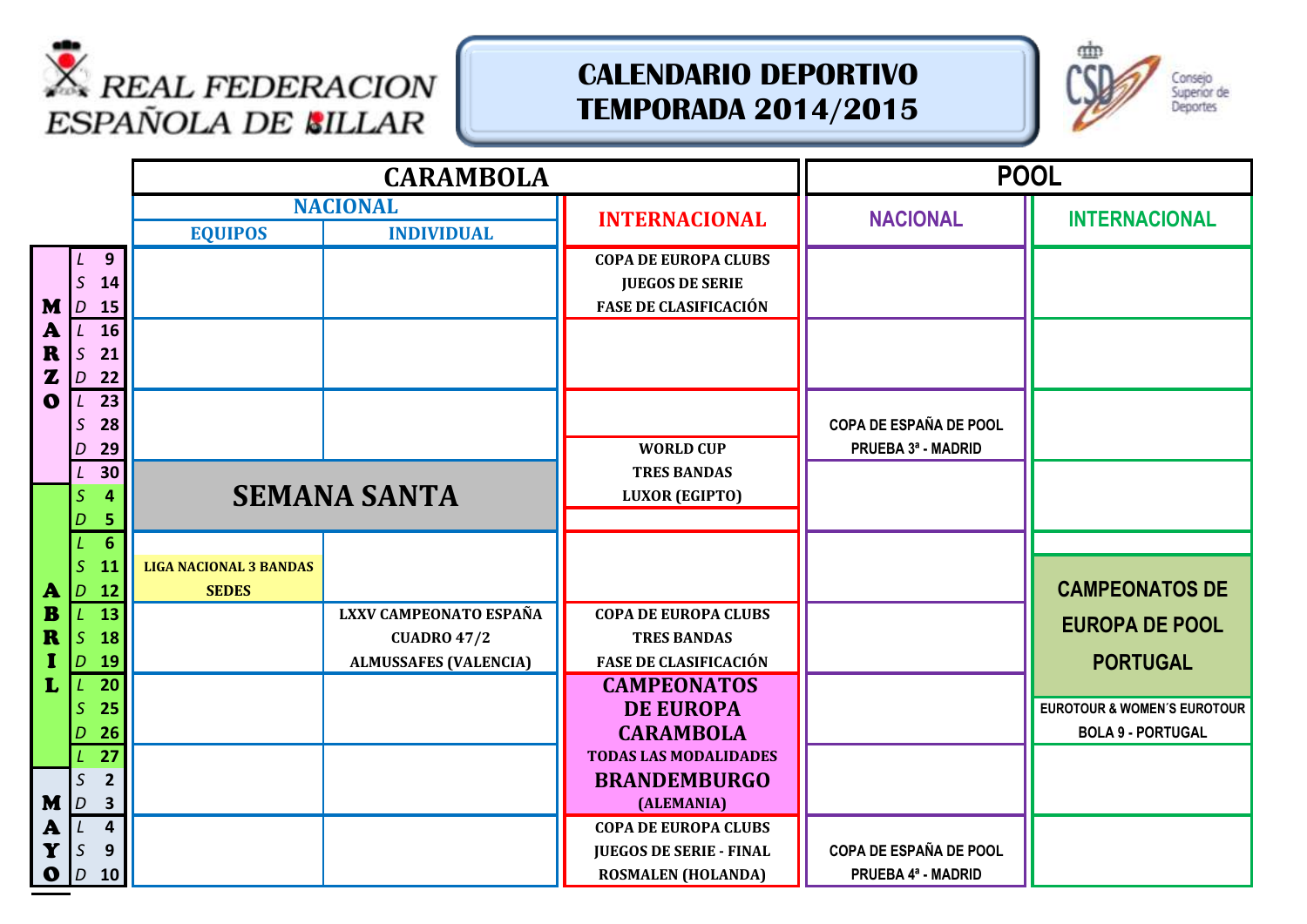



|                       |                                                   | <b>CARAMBOLA</b>                                                               |                                                                              |                                                                                        | <b>POOL</b>                                                    |                                                                                         |
|-----------------------|---------------------------------------------------|--------------------------------------------------------------------------------|------------------------------------------------------------------------------|----------------------------------------------------------------------------------------|----------------------------------------------------------------|-----------------------------------------------------------------------------------------|
|                       |                                                   |                                                                                | <b>NACIONAL</b>                                                              | <b>INTERNACIONAL</b>                                                                   | <b>NACIONAL</b>                                                | <b>INTERNACIONAL</b>                                                                    |
|                       |                                                   | <b>EQUIPOS</b>                                                                 | <b>INDIVIDUAL</b>                                                            |                                                                                        |                                                                |                                                                                         |
|                       | $L$ 11<br>$\mathsf S$<br>16<br>17<br>D            |                                                                                |                                                                              |                                                                                        |                                                                |                                                                                         |
| M<br>A<br>Y           | 18<br>L<br>$\mathsf S$<br>23<br>D<br>24           | <b>LIGA NACIONAL 3 BANDAS</b><br><b>FASE FINAL</b><br><b>PALMA DE MALLORCA</b> |                                                                              |                                                                                        |                                                                |                                                                                         |
| $\mathbf{o}$          | 25<br>L<br>$\mathsf S$<br>30<br>31<br>D           |                                                                                |                                                                              | <b>COPA DE EUROPA CLUBS</b><br><b>TRES BANDAS - FINAL</b><br><b>ESTAMBUL (TURQUÍA)</b> |                                                                |                                                                                         |
|                       | $\mathbf{1}$<br>6<br>$\overline{\mathbf{z}}$<br>D |                                                                                |                                                                              |                                                                                        |                                                                | <b>EUROTOUR &amp; WOMEN'S</b><br><b>EUROTOUR - BOLA 9</b><br><b>BAUNATAL (ALEMANIA)</b> |
| J<br>$\mathbf U$      | 8<br>$\mathcal{S}$<br>13<br>D<br>14               |                                                                                | XX CAMPEONATO DE ESPAÑA<br><b>SS.AA. TRES BANDAS</b><br><b>MADRID</b>        |                                                                                        |                                                                |                                                                                         |
| N<br>1<br>$\mathbf 0$ | <b>15</b><br>L<br>$\mathcal{S}$<br>20<br>21<br>D  |                                                                                | <b>RESERVADO PRUEBAS</b><br><b>AUTONÓMICAS TRES BANDAS</b>                   |                                                                                        | <b>CAMPEONATOS DE ESPAÑA</b><br>DE BILLAR POOL<br>A DETERMINAR |                                                                                         |
|                       | 22<br>27                                          |                                                                                |                                                                              | ASAMBLEA GENERAL ORDINARIA R.F.E.B.                                                    |                                                                |                                                                                         |
|                       | 28<br>D                                           |                                                                                |                                                                              |                                                                                        |                                                                |                                                                                         |
| $\mathbf J$<br>U      | 29<br>S<br>$\overline{a}$<br>5<br>$\overline{D}$  |                                                                                | <b>GRAN PREMIO DE ESPAÑA</b><br><b>TRES BANDAS</b><br><b>FECHA RESERVADA</b> |                                                                                        |                                                                |                                                                                         |
| L<br>$\mathbf{o}$     | 6<br>S<br>11<br>$D$ 12                            |                                                                                |                                                                              | <b>WORLD CUP</b><br><b>TRES BANDAS</b><br><b>OPORTO (PORTUGAL)</b>                     |                                                                |                                                                                         |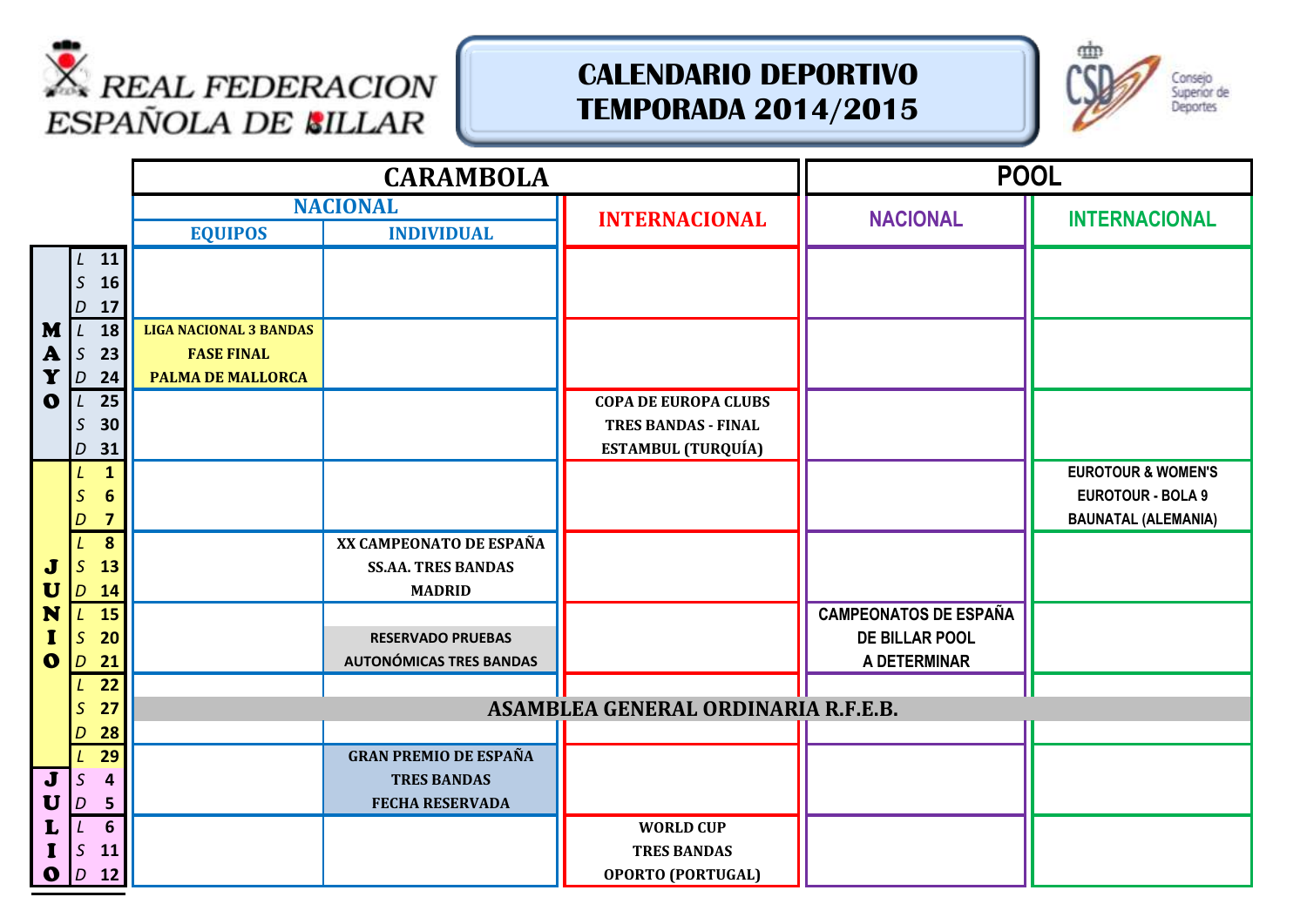



|                                                          |                                                                                                                                      |                | <b>CARAMBOLA</b>                                                                                   |                                                               |                 | <b>POOL</b>                                                                                                                                               |  |  |
|----------------------------------------------------------|--------------------------------------------------------------------------------------------------------------------------------------|----------------|----------------------------------------------------------------------------------------------------|---------------------------------------------------------------|-----------------|-----------------------------------------------------------------------------------------------------------------------------------------------------------|--|--|
|                                                          |                                                                                                                                      |                | <b>NACIONAL</b>                                                                                    | <b>INTERNACIONAL</b>                                          | <b>NACIONAL</b> | <b>INTERNACIONAL</b>                                                                                                                                      |  |  |
| $\mathbf J$<br>U<br>$\mathbf 0$                          | 13<br>$\mathcal{S}$<br><b>18</b><br>19<br>D<br>20<br>L<br>$\mathcal{S}$<br>25<br>26<br>$\overline{D}$<br>27<br>S<br>1<br>2<br>D<br>3 | <b>EQUIPOS</b> | <b>INDIVIDUAL</b><br><b>CAMPEONATOS DE ESPAÑA</b><br><b>INFANTILES Y SUB'15</b><br>C.A.R. (MURCIA) |                                                               |                 | <b>CAMPEONATOS DE EUROPA</b><br>JUNIOR DE POOL<br>S. JOHANN (AUSTRIA)<br><b>EUROTOUR &amp; WOMEN'S</b><br><b>EUROTOUR - BOLA 9</b><br>S. JOHANN (AUSTRIA) |  |  |
| $\mathbf{A}$<br>G<br>$\bullet$<br>S<br>T<br>$\mathbf{o}$ | 8<br>S<br>9<br>D<br><b>10</b><br>S<br>15<br><b>16</b><br>D<br>17<br>22<br>S<br>23<br>D<br>24<br>29<br>S<br>30<br>D                   |                |                                                                                                    | <b>WORLD CUP</b><br><b>TRES BANDAS</b><br>HOCHIMINH (VIETNAM) |                 |                                                                                                                                                           |  |  |
|                                                          | <b>TEMPORADA 2015/2016</b>                                                                                                           |                |                                                                                                    |                                                               |                 |                                                                                                                                                           |  |  |
|                                                          | 31<br>5<br>S<br>6<br>D                                                                                                               |                |                                                                                                    | <b>CTO. DEL MUNDO JUNIOR 3B</b><br><b>GURI (COREA)</b>        |                 |                                                                                                                                                           |  |  |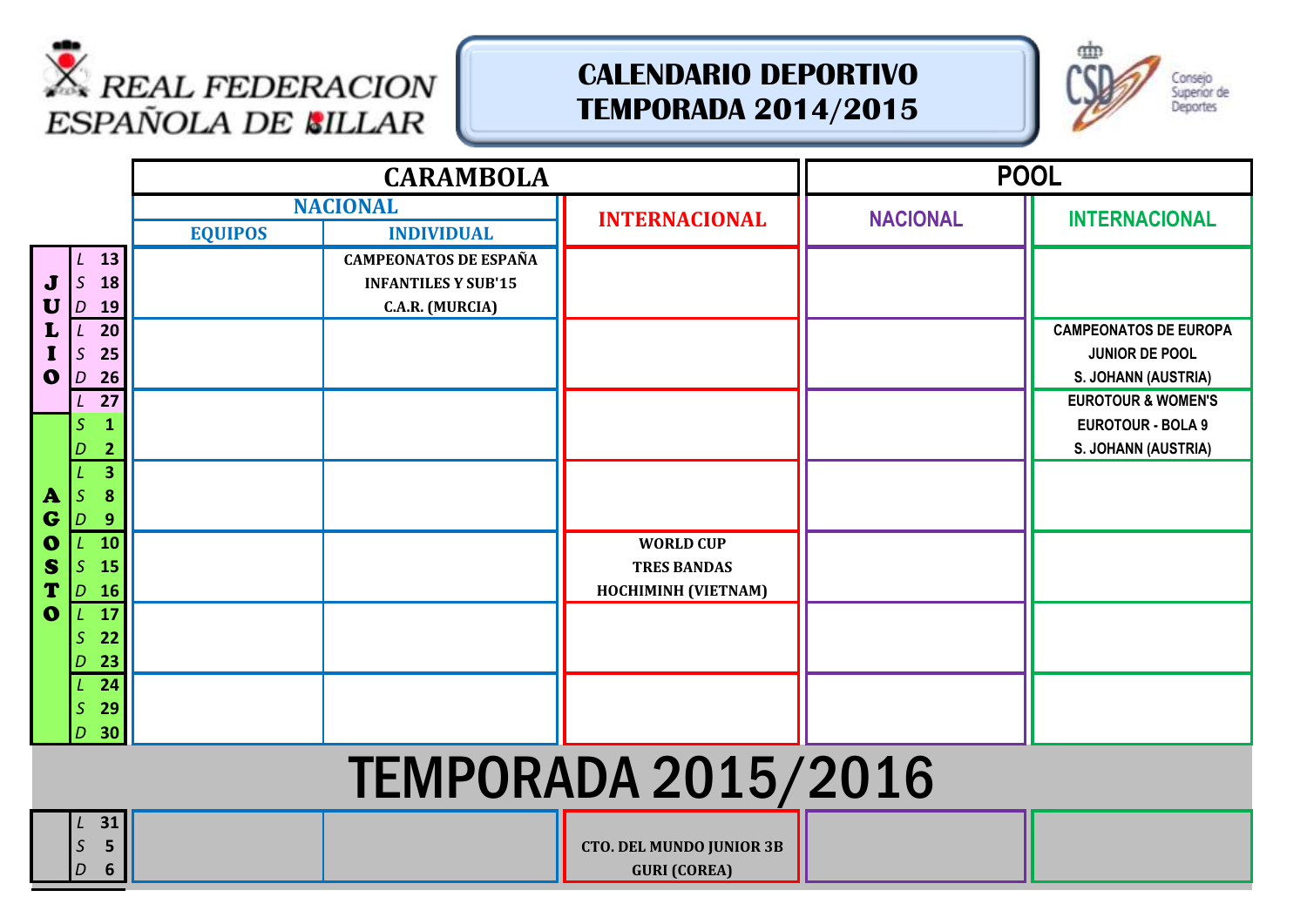



|                                                                   |                                                                                        | <b>CARAMBOLA</b> |                   |                                                                  |                 | <b>POOL</b>                                       |
|-------------------------------------------------------------------|----------------------------------------------------------------------------------------|------------------|-------------------|------------------------------------------------------------------|-----------------|---------------------------------------------------|
|                                                                   |                                                                                        |                  | <b>NACIONAL</b>   | <b>INTERNACIONAL</b>                                             | <b>NACIONAL</b> | <b>INTERNACIONAL</b>                              |
|                                                                   |                                                                                        | <b>EQUIPOS</b>   | <b>INDIVIDUAL</b> |                                                                  |                 |                                                   |
| S<br>${\bf E}$<br>$\mathbf{P}$                                    | $\overline{7}$<br>15 <sup>2</sup><br>12<br>$\vert D \vert$<br>13                       |                  |                   | <b>WORLD CUP</b><br><b>TRES BANDAS</b><br><b>GURI (COREA)</b>    |                 | <b>CAMPEONATO DEL MUNDO</b><br><b>BOLA 9</b>      |
| T<br>I<br>$\mathbf{E}$                                            | 14<br>L<br>$\mathsf S$<br>19<br>20<br>$\overline{D}$                                   |                  |                   |                                                                  |                 | <b>DOHA (QATAR)</b><br><b>WORLD CUP OF POOL</b>   |
| M<br>$\mathbf{B}$<br>$\pmb{R}$                                    | 21<br>$\mathcal{L}$<br>$\mathsf S$<br>26<br>27<br>$\vert D \vert$                      |                  |                   |                                                                  |                 | <b>BOLA 9</b><br>A DETERMINAR                     |
| ${\bf E}$                                                         | 28<br>L<br>$\overline{\mathbf{3}}$<br>S<br>4<br>D                                      |                  |                   |                                                                  |                 | <b>EUROTOUR BOLA 9</b><br><b>LEENDE (HOLANDA)</b> |
| $\bullet$<br>$\mathbf c$                                          | $\overline{\mathbf{5}}$<br>$\mathsf S$<br>10<br>$\vert D \vert$<br>11                  |                  |                   |                                                                  |                 |                                                   |
| T<br>U<br>$\mathbf{B}$                                            | 12<br>L<br>$\mathsf S$<br>17<br>$D$ 18                                                 |                  |                   |                                                                  |                 |                                                   |
| $\mathbf R$<br>E                                                  | 19<br>L<br>$\mathsf S$<br>24<br>25<br>D                                                |                  |                   |                                                                  |                 |                                                   |
|                                                                   | 26<br>31<br>$\mathsf S$<br>$\mathbf 1$<br>D                                            |                  |                   | <b>WORLD CUP</b><br><b>TRES BANDAS</b><br><b>FECHA RESERVADA</b> |                 |                                                   |
| $\overline{\mathbf{N}}$<br>$\bullet$<br>$\boldsymbol{\mathsf{v}}$ | $\overline{2}$<br>$\mathsf S$<br>$\overline{7}$<br>$\boldsymbol{8}$<br>$\vert D \vert$ |                  |                   |                                                                  |                 |                                                   |